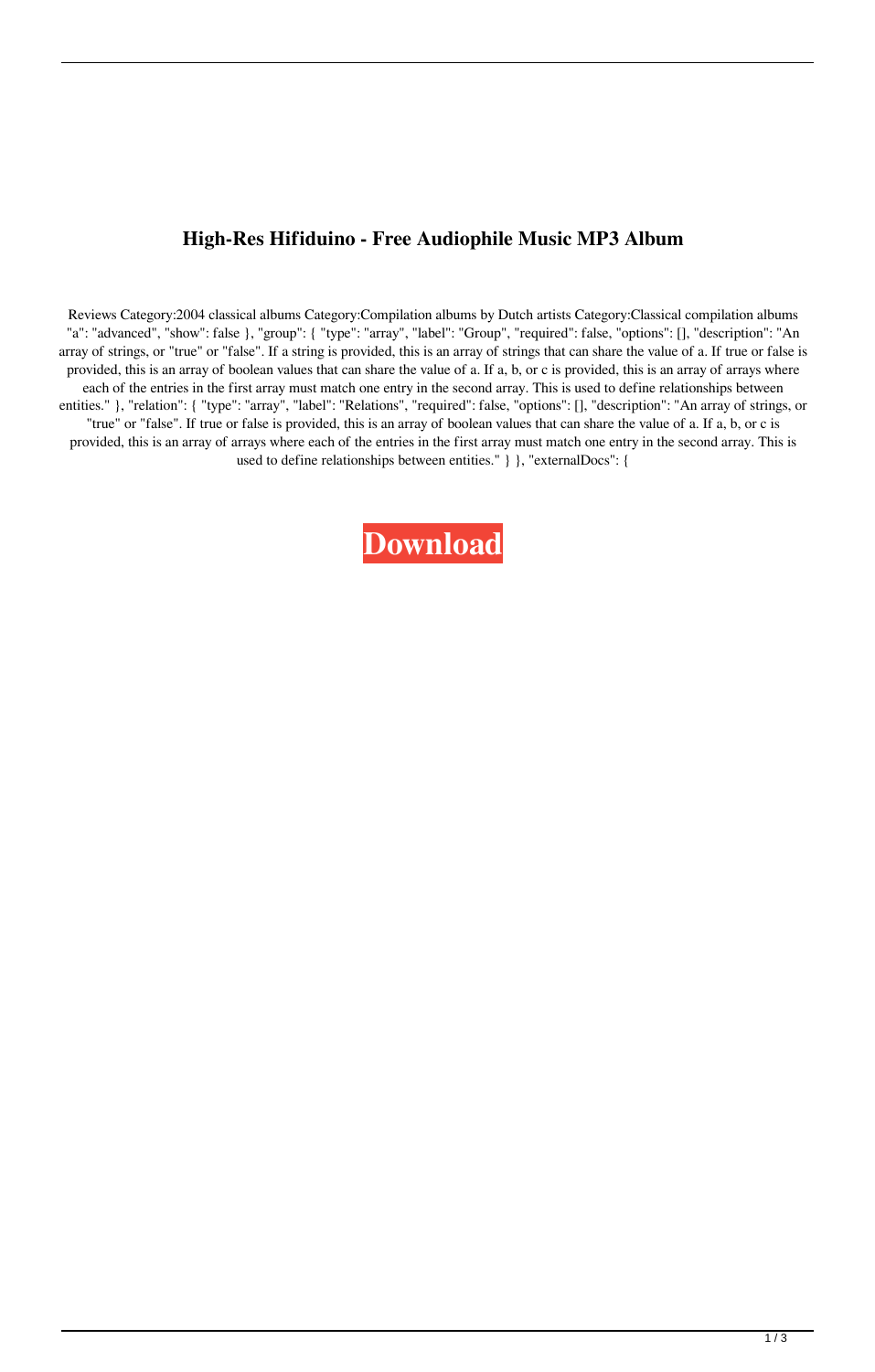## **Free Download Marantz High End Audiophile Test Demo**

YouTube Music All You Need To Know August 2019 (Brochure) Accounting - Accounting As A Second Language marantz high-end audiophile test demo. Models See also Comparison of professional audio workstations List of phonograph manufacturers List of portable media players Marantz STAF 10 References External links Category:Audio equipment manufacturers of Japan Category:Loudspeaker manufacturers Category:Loudspeaker manufacturers Category:Japanese brands Category:Marlborough, Massachusetts Category:Manufacturing companies established in 1942 Category:1942 establishments in Japan Category:1942 establishments in Massachusetts Category:Japanese companies established in 1942/\* \* Copyright 2012 Red Hat Inc. \* \* Permission is hereby granted, free of charge, to any person obtaining a \* copy of this software and associated documentation files (the "Software"), \* to deal in the Software without restriction, including without limitation \* the rights to use, copy, modify, merge, publish, distribute, sublicense, \* and/or sell copies of the Software, and to permit persons to whom the \* Software is furnished to do so, subject to the following conditions: \* \* The above copyright notice and this permission notice shall be included in \* all copies or substantial portions of the Software. \* \* THE SOFTWARE IS PROVIDED "AS